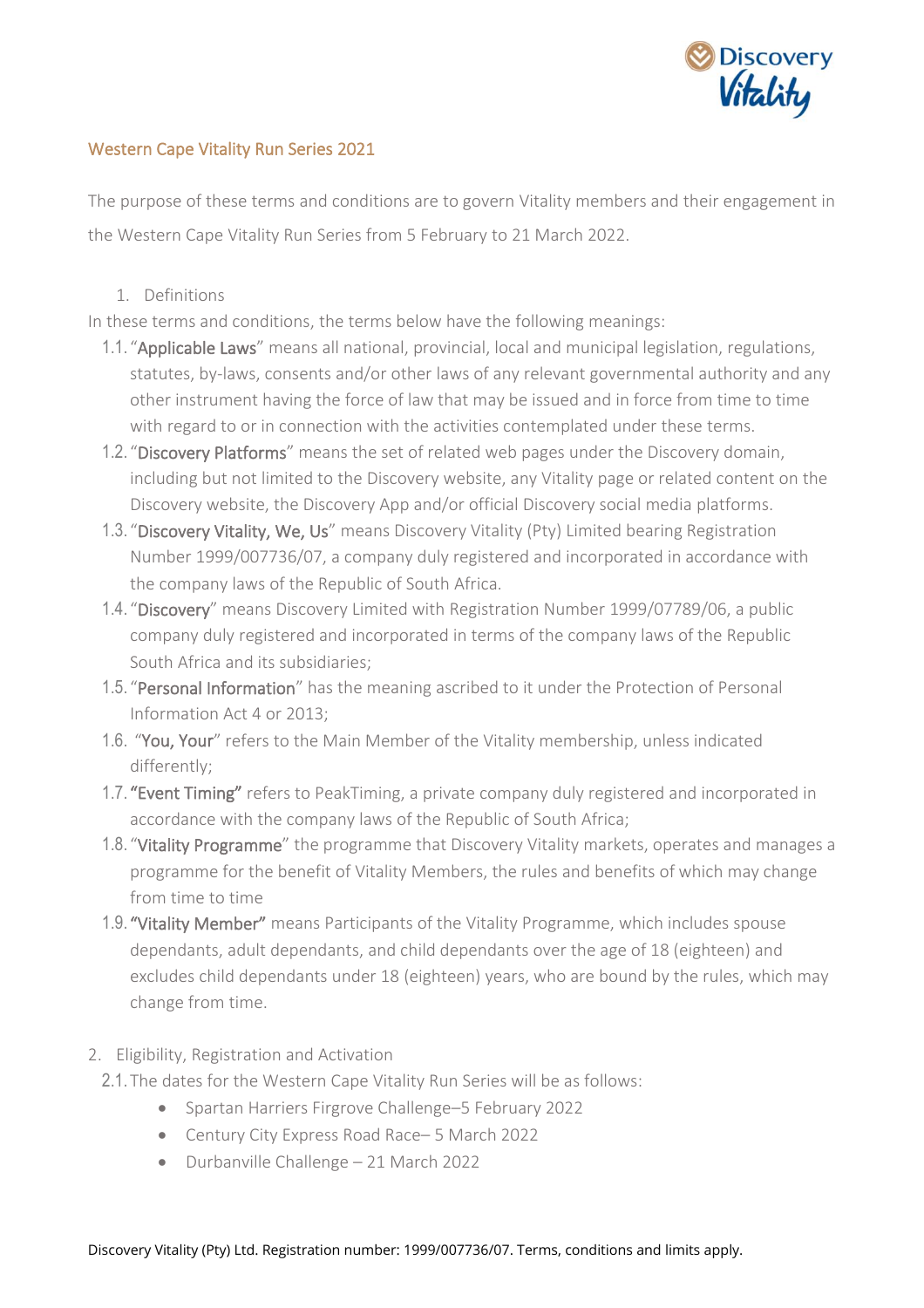

## Spartan Harriers Firgrove Challenge

- Date: 5 February 2022
- Venue: The Cape Academy for Maths, Science and Technology
- Distance: 5km or 15km
- Entry fee: R90 for 5km and R160 for 15km
- Start time: 5km at 06:30 and 15km at 05:45
- You will have to purchase a temporary licence online if you are attending the race

## Century City Express Road Race

- Date: 5 March 2022
- Venue: Century City
- Distance: 5km and 10km
- Entry fee: 5km for R90 and 10km for R140
- Start time: 07:00
- You will have to purchase a temporary licence online if you are attending the race

## Durbanville Challenge

- Date: 21 March2022
- Venue: Tyger Valley Shopping Centre, Bellville
- Distance: 6km and 10km
- Entry fee: 6km at R90 and 10km at R140
- Start time: 6km at 07:15 and 10km at 06:45
- You will have to purchase a temporary licence online if you are attending the race
- 2.2. Anyone within the country may participate in the Western Cape Vitality Run Series. Vitality members will earn 600 Vitality points for completing a 10km or 15km run Members will also receive an additional 500 booster points. The maximum number of points a member can earn per run series event will be 1100 points.
- 2.3. The terms of the Western Cape Vitality Run Series do not apply to any dependants under the age of 18 (eighteen) years as they are not eligible to take part in this event.
- 2.4. In order to qualify for Vitality points, participants will have to complete the race.
- 2.5.By registering for the event, you accept the terms and conditions and You acknowledge and consent that Your data (name, surname, ID number or passport number and email address) will be shared with Discovery Vitality and authorised third parties for purposes of awarding points.
- 2.6.Over and above the entry cost, usage of mobile fitness tracking and Discovery applications may be subject to data charges as determined by your mobile service provider.
- 2.7.By participating in the Western Cape Vitality Run Series, you agree to the limits, terms and conditions that Discovery Vitality, our partner network and third parties associated with the programme may share your Personal Information for purposes of administering the benefit, which includes but is not limited to the awarding of points.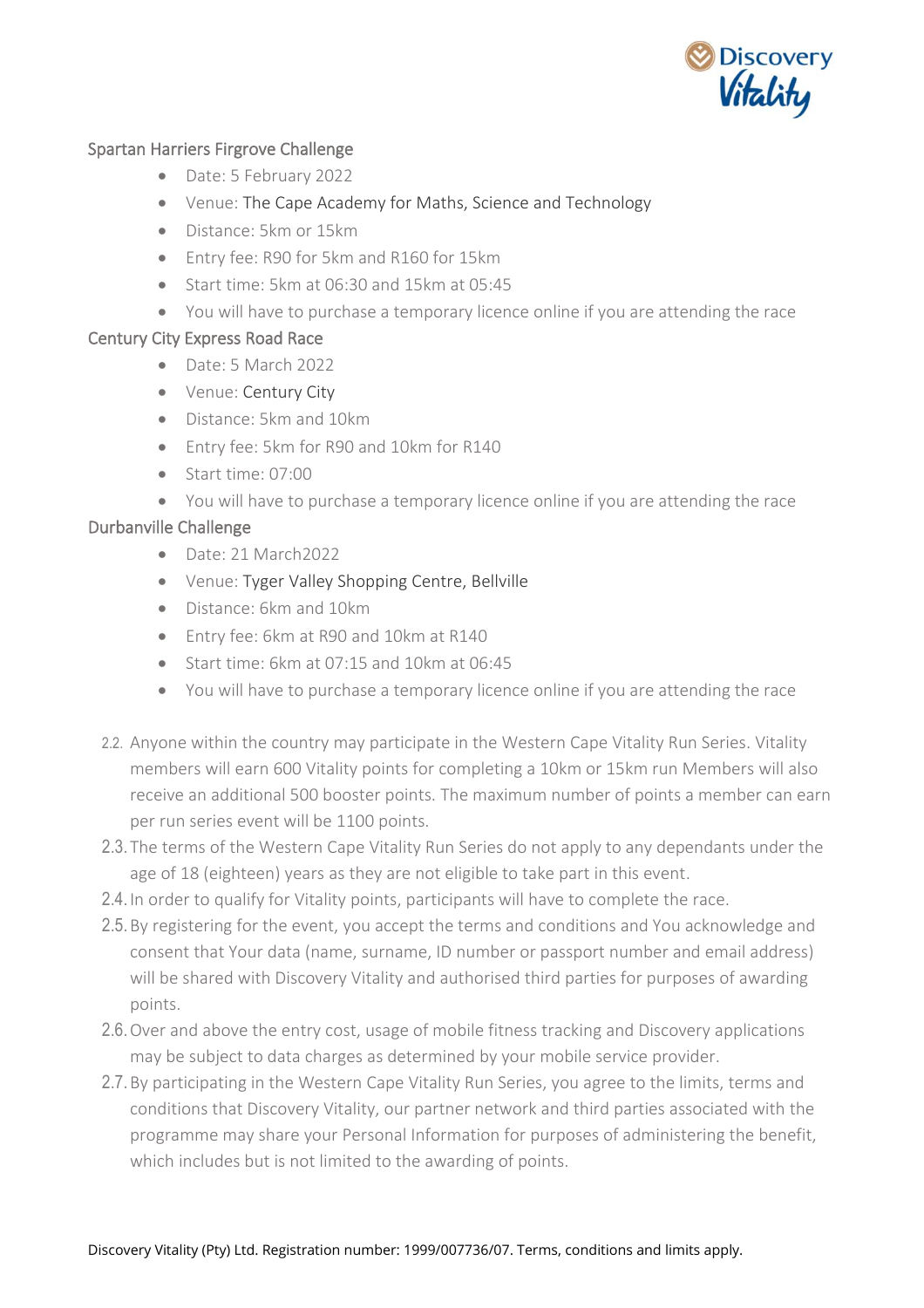

- 2.8. You acknowledge that it is Your responsibility to consult a healthcare provider before engaging in this event in respect of Your past or present injury, illness, health problems or any conditions or medication that may affect Your participation in the programme at any point in time.
- 2.9. You warrant that the relevant medical checks have been completed and that there are no medical restrictions to Your engagement in the Western Cape Vitality Run Series events.
- 2.10. Vitality Members acknowledge this is a Vitality event and Vitality Member's data will be used towards points allocation, and your data will flow via Event Timing towards this purpose. This is according to the [Vitality Main rules.](https://www.discovery.co.za/portal/individual/vitality-rules)
- 2.11. Any Personal Information relating to the participants will be used in accordance with the Protection of Personal Information Act 4 of 2013 ("POPI").
- 3. Engagement
- 3.1.1. If two fitness activities are completed in one day, then the higher points between the two will be awarded. The maximum amount of points awarded for fitness activity per day is 300 Vitality points. If a member earns 300 Vitality points from their fitness device, and complete the event on the same day, the member will only be awarded the higher points between the two activities. The higher points being for the Vitality Run Series event as members can earn a maximum of 1100 Vitality points.
- 3.1.2. Please note that there are seven Huawei fitness devices up for grabs, find out more about our competition [here.](https://www.discovery.co.za/site/preview/binaries/content/documents/managedcontent/discoverycoza/assets/vitality/terms-and-conditions/western-cape-vvrs-prize.pdf/western-cape-vvrs-prize.pdf/contentdelivery%3Abinary)
- 4. By participating in the Western Cape Vitality Run Series, you warrant that you have read, understood and agree to be bound by these terms and conditions, as well as the Vitality Main Rules and [Vitality's Privacy Statement](https://www.discovery.co.za/discovery_coza/web/linked_content/pdfs/general/discovery_vitality_privacy_statement.pdf) as they may be amended, updated or revised from time to time. Any transgressions of the rules of the Western Cape Vitality Run Series by You shall be subject to the conditions as set out in the [Vitality main rules](https://www.discovery.co.za/portal/individual/vitality-rules) or the Main Rules governing ancillary programmes, whichever is applicable to you.
- 5. Discovery Vitality encourages honest and accurate logging of workout sessions and will conduct random audits to check the validity of the events that Members log. It is your duty to ensure that your engagement in the Western Cape Vitality Run Series is free from any fraudulent activity.
- 6. By selecting to participate in the Western Cape Vitality Run Series, you accept the terms and conditions governing your participation in the Western Cape Vitality Run Series and indemnify Discovery Vitality, its holding company, subsidiaries, any of its affiliated and/or constituent bodies, and directorates and or/or any representative, employee, servant or agent of the a foregoing bodies or persons against any claim whatsoever and howsoever arising which may be made against them or any of them by any person and/or against any liability which may be incurred by you and/or any damage arising directly or indirectly out of any act or omission of any nature whatsoever, whether negligent or otherwise (including gross negligence), on our part.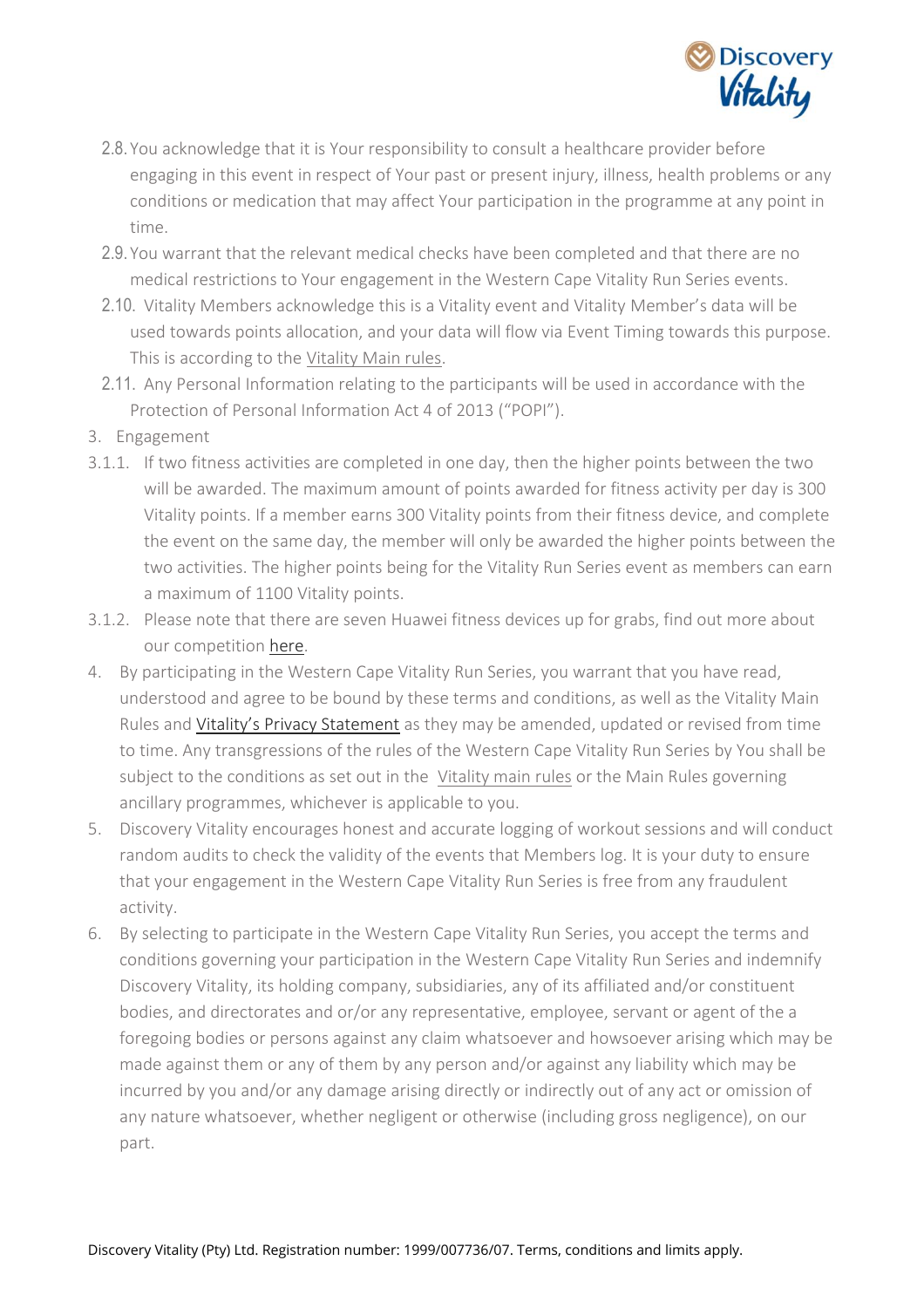

- 7. By accepting these terms and condition when you activate and engage in workout, you consent to Discovery Vitality processing your Personal Information for the purposes of administering the Vitality programme. You consent to Discovery Vitality sharing and procuring your Personal Information with and from contracted third parties, only insofar as it relates to the administration of the Programme, who may require such information in order to render a service to You and only if such contracted third party agrees to keep the information confidential.
- 8. Data costs may apply as a result of engagement in the Western Cape Vitality Run Series. Discovery Vitality shall not be liable for any data costs that may associated with your engagement in the Western Cape Vitality Run Series as well as your internet connection, this remains the responsibility of the Member.
- 9. The following will apply to member's engagement in the Western Cape Vitality Run Series:
- 10. The [Vitality main rules](https://www.discovery.co.za/portal/individual/vitality-rules) apply at all times.
- 11. All activities done in conjunction with or as a result of the Western Cape Vitality Run Series are done voluntarily and solely at your own risk. Discovery Vitality shall not be liable for any injuries, damages or health problems that may arise as a result of any information, products or services obtained from all communications including, without limitation, workouts, training programmes or information.
- 12. All content provided through Vitality, including all text, communication, photographs, images, illustrations, graphics, audio, video and audio-video clips, and other materials, whether provided by us or by other users or third parties is not intended to be and should not be used in place of (a) the advice of your physician or other medical professionals, (b) a visit, call or consultation with your physician or other medical professionals, or (c) information contained on or in any product packaging or label. Should you have any health-related questions, please call or see your physician or other healthcare provider promptly. Should you have an emergency, call your physician immediately. You should never disregard medical advice or delay in seeking medical advice because of any content presented on the Discovery Platforms and you should not use the Discovery Platforms or any content on the Discovery Platforms for diagnosing or treating a health problem. The transmission and receipt of any content, in whole or in part, or communication via the internet, e-mail or other means does not constitute or create a doctor-patient, therapist-patient or other healthcare professional relationship.
- 13. You expressly agree that we do not assume responsibility for the inspection, supervision, preparation, or conduct of any contest, athletic activity or event that involves a Vitality benefit.
- 14. You expressly agree to release Discovery Vitality and Discovery (the "released parties") from any and all liability connected and understand that under no circumstances will Discovery Vitality and/or Discovery be liable for any injury or damages, including consequential or indirect damages or for any delictual liability of any nature whatsoever suffered by you as a consequence of your participation in the Western Cape Vitality Run Series which is inclusive, but not limited to your physical activities. You also agree that in no event shall the released parties be liable to you or any third party for any direct, indirect, punitive, incidental, special or